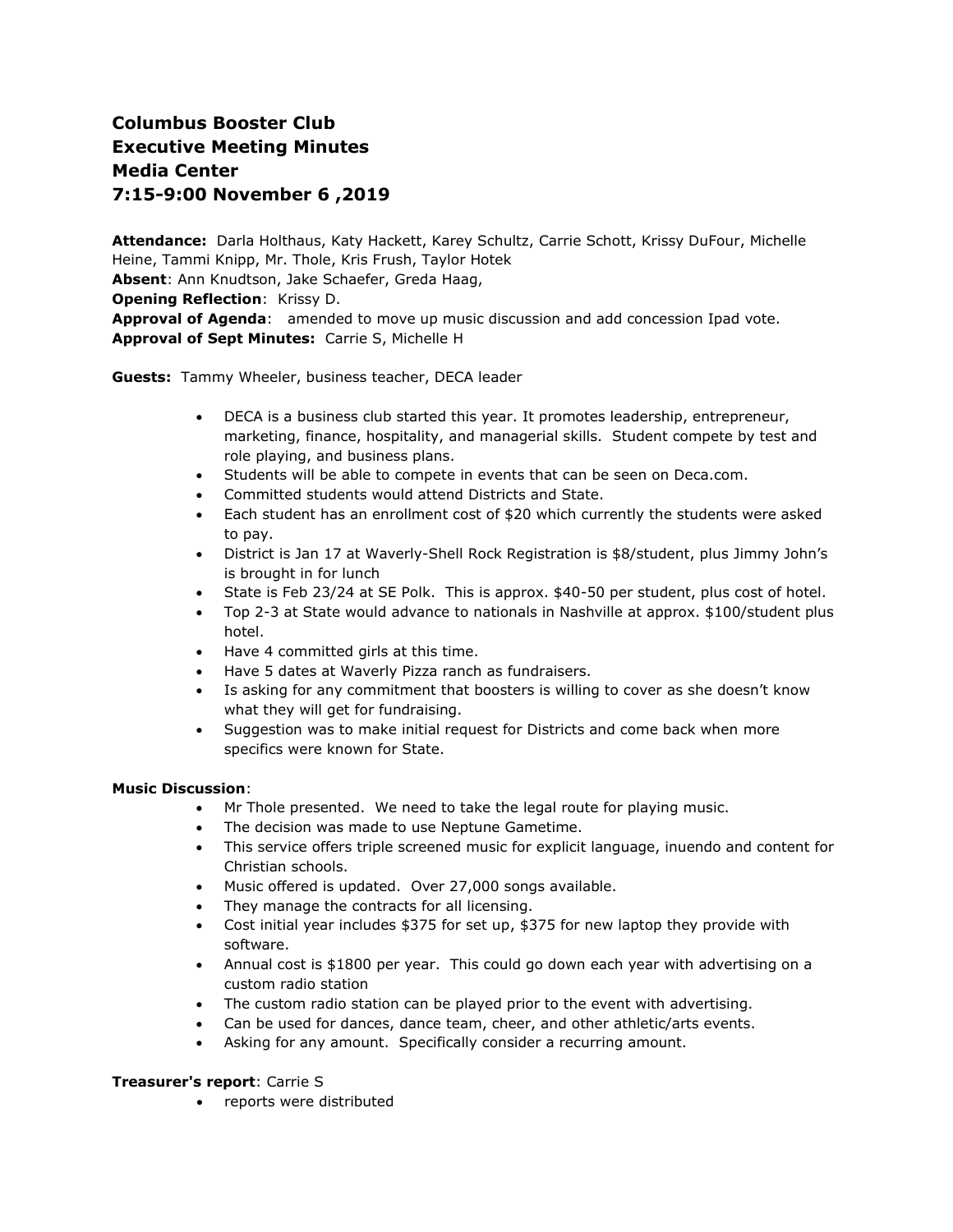• There are a few deposits not in yet.

## **Activity Director Report**: Taylor H

- Lots of postseason activity. Cheer finished  $5<sup>th</sup>$  at state. 4 students competed in solo competition. Avery H competed in state diving. Peyton F was named to all-state rugby, Football made playoffs finishing 8-2, Adrianna G competed in XCountry State.
- Bowling and Girls basketball start 11/11. Wrestling and Boys basketball start 11/18.
- Winter sports meeting is 6:30 tomorrow
- Bowling shirts are approved.
- Talking with Chris O. to get softball uniforms going

## **Principal Report**: Daniel T

- Acknowledged Mr. Hotek for his work during fall sports
- New initiatives have started and staff are embracing
- CAPS program is off to a great start. Have 3 businesses specifically recruited by CVCS. We are able to benefit from other business partners set up by other schools. It is professional based learning. Like an unpaid employee for the company. Students can shadow and complete projects for the businesses. Currently Mercy One is a host site. VGM is interested in partnering.

## **Committee Reports**:

- Academics: Krissy D, Greda H (not present)
	- Meets first Wed of month at 5:15 in media Center. Next meeting Dec 4
	- Teacher Ed Block grants were awarded to Mr. Schnieders and Mrs Theilen for AP Euro \$1250 each. Mrs. Novotney, Mrs. Friedly, Miss Wiss \$325 each for NCYC.
	- **•** Conference meal was a success. Offered pulled pork, potatoes and pie one day and subs and soup the next.
	- November Sailor of the Month were announced. Mr. Thole is pleased with the changes to the award thus far.
	- **Arts**: Darla H, Ann Knudtson (not present)
		- Meets first Wed of month at 6:00 above commons. Next meeting Dec 4
		- Pop can drive this weekend
		- Kyle has a few PO's coming
		- Fall Play is Nov 15/16. There is no Sunday showing. Spots on sign up for ticket takers
		- Fundraiser for fall play will occur after the play
		- Asking about tip jar at concessions.
- **Alum**: Jake S (not present)
	- No report
- **Athletics: Michelle Heine, Tammi Knipp** 
	- Meets the first Wednesday of the month 6:30 in commons. Next meeting Dec 4.
	- Continue to work on document to help guide sports parents. Football is done. Working on volleyball. Document is a work in progress this year.
	- Still looking at re-useable banner for senior nights. Senior nights are no longer last home game. Will adjust to home games with improved chance to win.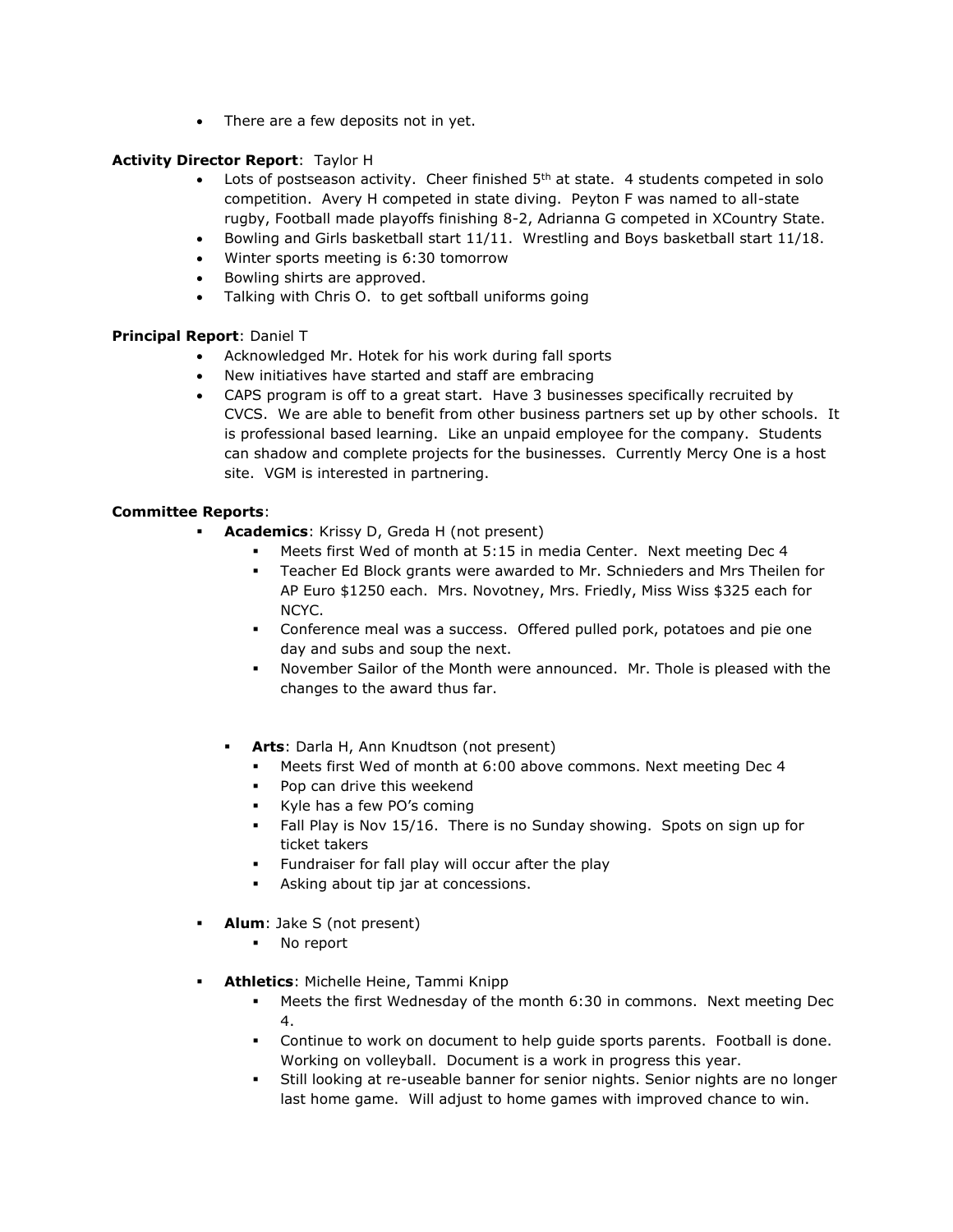- **Membership**: Kris F-
	- Current membership money is \$4351
	- Square payment and link is working. Will get that out.
- **Concessions**: Karey S.
	- Have a lot of inventory from football. Looking into if Pepsi will buy back or may sell to BMAP for their concessions.
	- Discussed preventing teams from bringing in food which decreases sales at concessions.
	- Black Friday tournament: is big tournament, but historically not great sales since teams leave to get food. Soccer generally works it for a percentage as a fundraiser.
	- Need to assign teams for winter home games
	- Look into tip jar as incentive to work.
	- Did not have the volunteers we needed for winter. Were a few times concessions didn't open (at least 1 JV FB game and some BMAP)
	- Dance Showcase: was asked at short notice. Last year they were able to run concessions and they basically paid for the cost of sold inventory and kept the profits. Also sold their own food. This was allowed this year as there was no time change the response. It took Karey much time to inventory and set up the concession stand. Discussion occurred that this should not continue going forward. As for any other activity, the concession is open and profits go to the Boosters from which money is paid out to the activities (their uniforms, etc) Karey will let them know now so they don't anticipate it next year.
	- We will need to move inventory from football concessions. Karey will put out an email to the board and can be forwarded once a time is decided.
	- Karey will need someone to more or less take over opening of the basketball concessions due to family commitments.
- **Columbus Stuff: Katy H.:** 
	- Need to get Christmas order in by Sunday.
	- Planning Christmas store after Thanksgiving in the cafeteria.
	- No current online sale due to the need for minimum quantities
	- Looking for a person to volunteer that is available during the day to deliver orders during school day. (State t-shirts and online orders)
	- Mr. Thole offered the assistance of students in the office.
- **Website**: Everyone.
	- Update each area. Send changes to Maddie Moorhouse

### **Closed session:**

#### **OLD BUSINESS:**

- Ipad for concessions. Estimate is \$139 for stand and \$400 for the ipad at Sams. This was approved unanimously.
- Music subscription request: Unanimously approved Boosters to pay \$900 this year. We will cover up to half of the annual cost in future years.